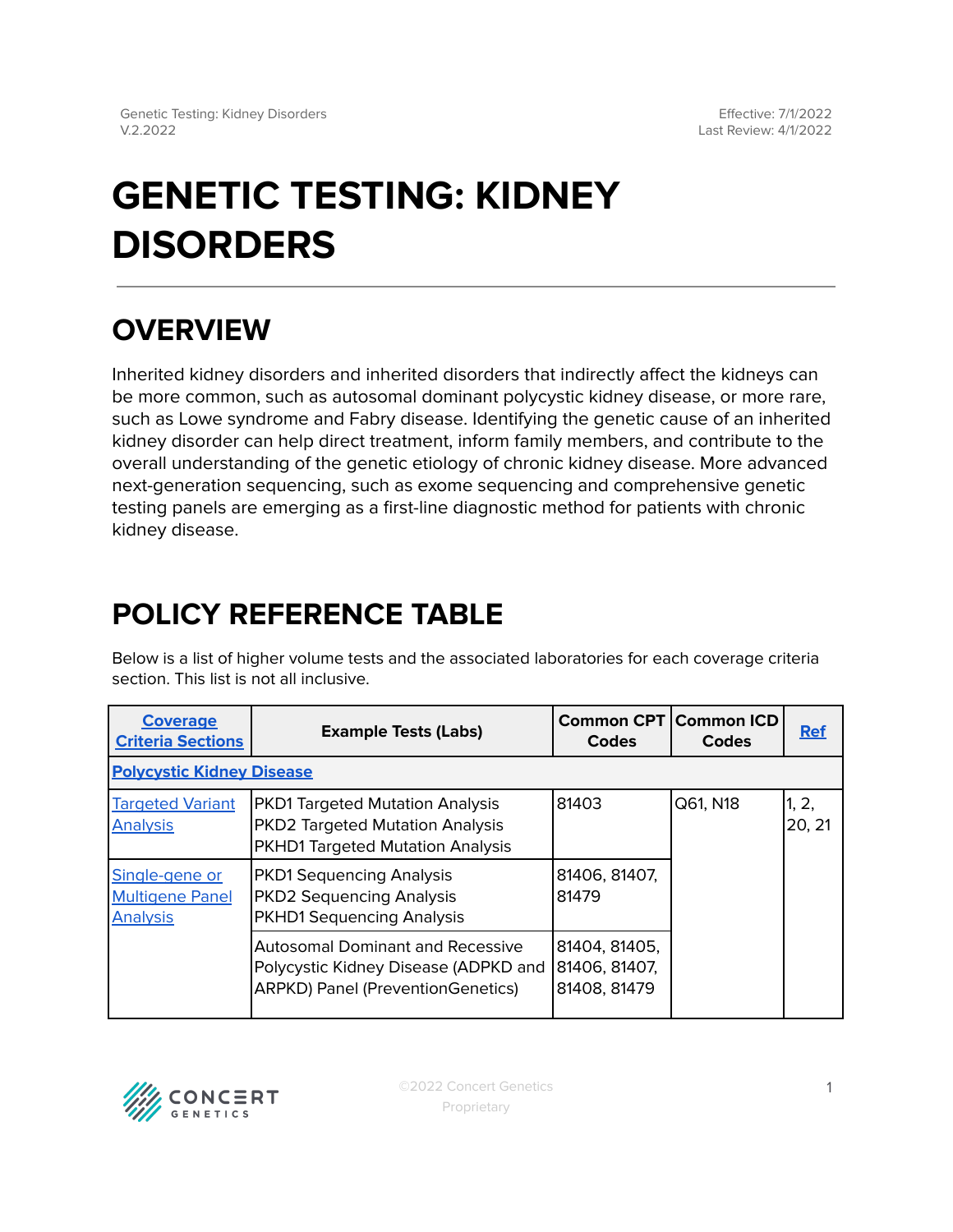|                                                                                           | <b>Expanded Polycystic Kidney Disease</b><br>NGS Panel (Sequencing &<br>Deletion/Duplication) (Fulgent<br>Genetics) |                                                                           |                                              |                                        |  |  |  |
|-------------------------------------------------------------------------------------------|---------------------------------------------------------------------------------------------------------------------|---------------------------------------------------------------------------|----------------------------------------------|----------------------------------------|--|--|--|
| <b>Comprehensive Kidney Disease Panels</b>                                                |                                                                                                                     |                                                                           |                                              |                                        |  |  |  |
| Comprehensive<br><b>Kidney Disease</b><br><b>Panels</b>                                   | RenaSight (Natera)                                                                                                  | 81401, 81402,<br>81403, 81404,<br>81405, 81406,<br>81407, 81408,<br>81479 | N00-N08,<br>N10-N16.<br>N17-N19, Q61,<br>R31 | 3, 4, 5,<br>6, 7,<br>13, 14,<br>15, 16 |  |  |  |
|                                                                                           | KidneySeq Version 4 Comprehensive<br>Testing (Iowa Institute of Human<br>Genetics)                                  |                                                                           |                                              |                                        |  |  |  |
|                                                                                           | Congenital Abnormalities of the Kidney<br>and Urinary Tract (CAKUT) Panel<br>(PreventionGenetics)                   |                                                                           |                                              |                                        |  |  |  |
|                                                                                           | RenalZoom (DNA Diagnostic<br>Laboratory - Johns Hopkins Hospital)                                                   |                                                                           |                                              |                                        |  |  |  |
| <b>Donor-Derived Cell Free DNA for Kidney Transplant Rejection</b>                        |                                                                                                                     |                                                                           |                                              |                                        |  |  |  |
| <b>Donor-Derived</b><br><b>Cell Free DNA for</b><br><b>Kidney Transplant</b><br>Rejection | Allosure Kidney (CareDx, Inc.)                                                                                      | 81479                                                                     | T86.11, T86.12, 99, 10,<br>Z94.0             | 11, 12                                 |  |  |  |
|                                                                                           | Prospera (Natera)                                                                                                   |                                                                           |                                              |                                        |  |  |  |
|                                                                                           | Viracor TRAC dd-cfDNA (Viracor<br>Eurofins)                                                                         | 0118U                                                                     |                                              |                                        |  |  |  |
| <b>Other Covered Kidney Disorders</b>                                                     |                                                                                                                     |                                                                           |                                              |                                        |  |  |  |
| <b>Other Covered</b><br><b>Kidney Disorders</b>                                           | See list below                                                                                                      | 81400-81408                                                               |                                              | 17, 18,<br>19                          |  |  |  |

## **OTHER RELATED POLICIES**

This policy document provides coverage criteria for hereditary kidney disorders. Please refer to:

● **Genetic Testing: Multisystem Inherited Disorders, Intellectual Disability, and Developmental Delay** for coverage criteria related to genetic disorders that affect multiple organ systems

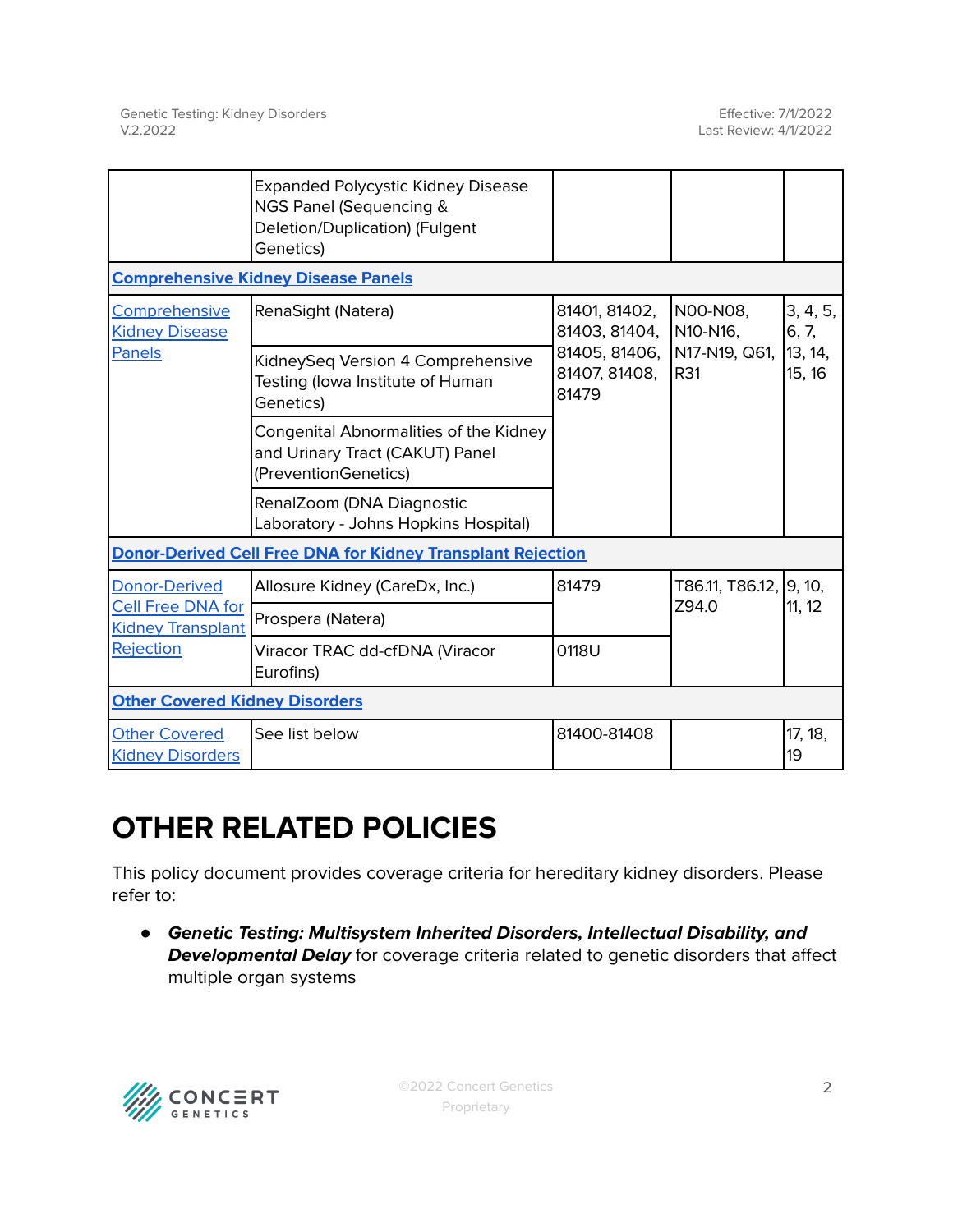- **Genetic Testing: Hereditary Cancer Susceptibility** for coverage criteria related to von Hippel Lindau (VHL) syndrome and other hereditary cancer syndromes.
- **Genetic Testing: General Approach to Genetic Testing** for coverage criteria related to genetic testing for kidney disease that is not specifically discussed in this or another non-general policy.

## <span id="page-2-0"></span>**COVERAGE CRITERIA**

### <span id="page-2-1"></span>**POLYCYSTIC KIDNEY DISEASE**

### <span id="page-2-2"></span>**Targeted Variant Analysis**

- I. PKD1, PKD2, GANAB, DNAJB11 or PKHD1 targeted variant analysis (81403) to establish a diagnosis of autosomal dominant polycystic kidney disease is considered **medically necessary** when:
	- A. The member has a close [relative](#page-5-0) with a known pathogenic or likely pathogenic variant in PKD1, PKD2, GANAB, DNAJB11, or PKHD1.
- II. PKHD1 targeted variant analysis (81403) to establish a diagnosis of autosomal recessive polycystic kidney disease is considered **medically necessary** when:
	- A. The member has a sibling with known biallelic pathogenic or likely pathogenic variants in PKHD1.
- III. PKD1, PKD2, GANAB, DNAJB11, or PKHD1 targeted variant analysis (81403) to establish a diagnosis of autosomal dominant or autosomal recessive polycystic kidney disease is considered **investigational** for all other indications.

### <span id="page-2-3"></span>**Single Gene or Multigene Panel Analysis**

I. PKD1 (81407), PKD2 (81406), GANAB (81479), DNAJB11 (81479), PKHD1 (81479) sequencing and/or deletion/duplication analysis or multigene panel analysis (81404, 81405, 81406, 81407, 81408, 81479) to confirm or establish a diagnosis of polycystic kidney disease is considered **medically necessary** when:

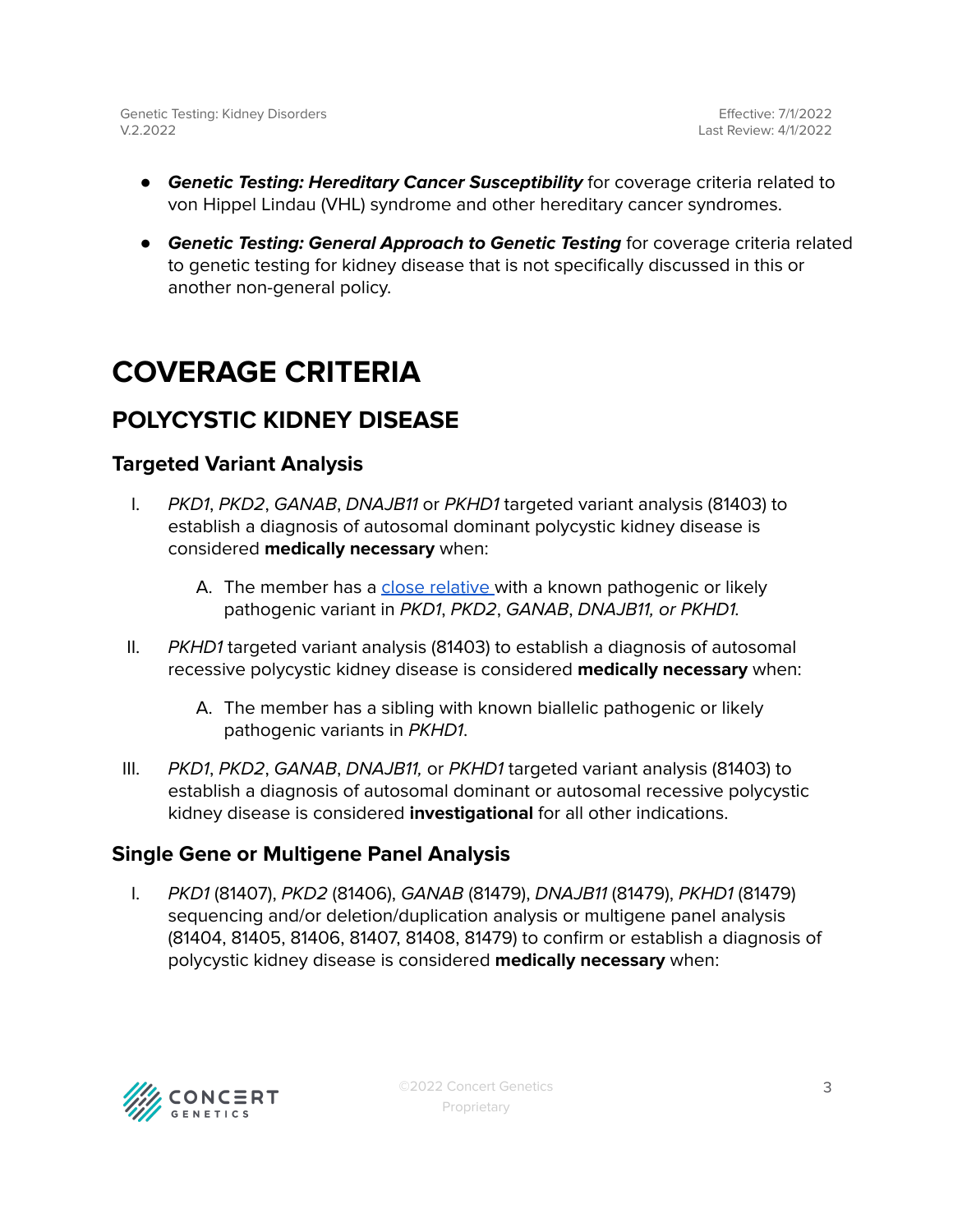- A. The member has any of the following clinical features of polycystic kidney disease:
	- 1. Multiple bilateral renal cysts
	- 2. Cysts in other organs (especially the liver, seminal vesicles, pancreas, and arachnoid membrane)
	- 3. Hypertension in an individual younger than age 35
	- 4. Intracranial aneurysm
	- 5. Bilaterally enlarged and diffusely echogenic kidneys
	- 6. Poor corticomedullary differentiation
	- 7. Hepatobiliary abnormalities with progressive portal hypertension
	- 8. Congenital hepatic fibrosis (CHF) with portal hypertension,
- II. PKD1 (81407), PKD2 (81406), GANAB (81479), DNAJB11 (81479), PKHD1 (81479) sequencing and/or deletion/duplication analysis or multigene panel analysis (81404, 81405, 81406, 81407, 81408, 81409, 81479) to confirm or establish a diagnosis of polycystic kidney disease is considered **investigational** for all other indications.

[back](#page-0-0) to top

### <span id="page-3-0"></span>**COMPREHENSIVE KIDNEY DISEASE PANELS**

- I. Genetic testing for kidney disease via a comprehensive kidney disease panel (81401, 81402, 81403, 81404, 81405, 81406, 81407, 81408, 81479) is considered **medically necessary** when:
	- A. The member has chronic kidney disease with an undetermined cause after undergoing standard-of-care workup studies (e.g., history and physical examination, biochemical testing, renal imaging, or renal biopsy), **AND**
	- B. The member meets at least one of the following:

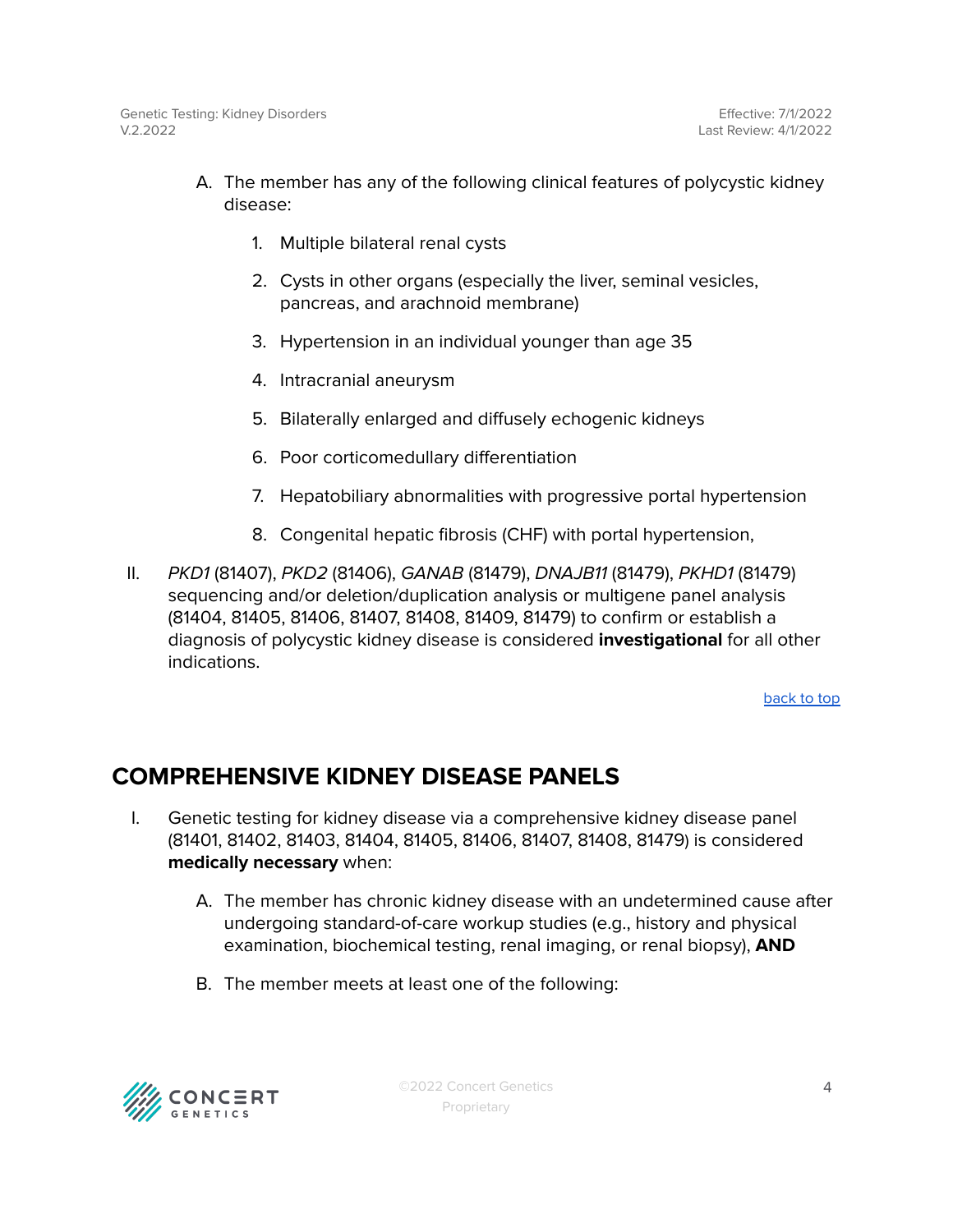- 1. Onset of chronic kidney disease under 40 years of age, **OR**
- 2. One or more first- or [second-degree](#page-5-0) relatives with chronic kidney disease, **OR**
- 3. Consanguineous family history, **AND**
- C. The member is being considered for a kidney transplant.
- II. Genetic testing for kidney disease via a comprehensive kidney disease panel (81401, 81402, 81403, 81404, 81405, 81406, 81407, 81408, 81479) is considered **investigational** for all other indications.

[back](#page-0-0) to top

### <span id="page-4-0"></span>**DONOR-DERIVED CELL-FREE DNA FOR KIDNEY TRANSPLANT REJECTION**

- I. The use of peripheral blood measurement of donor-derived cell-free DNA in the management of patients after renal transplantation(81479, 0118U) (e.g., Allosure Kidney, Viracor TRAC) is considered **investigational** for all indications, including but not limited to:
	- A. Detection of acute renal transplant rejection
	- B. Detection of renal transplant graft dysfunction

[back](#page-0-0) to top

### <span id="page-4-1"></span>**OTHER COVERED KIDNEY DISORDERS**

The following is a list of conditions that have a known genetic association. Due to their relative rareness, it may be appropriate to cover these genetic tests to establish or confirm a diagnosis.

I. Genetic testing to establish or confirm one of the following genetic kidney disorders to guide management is considered **medically necessary** when the



©2022 Concert Genetics Proprietary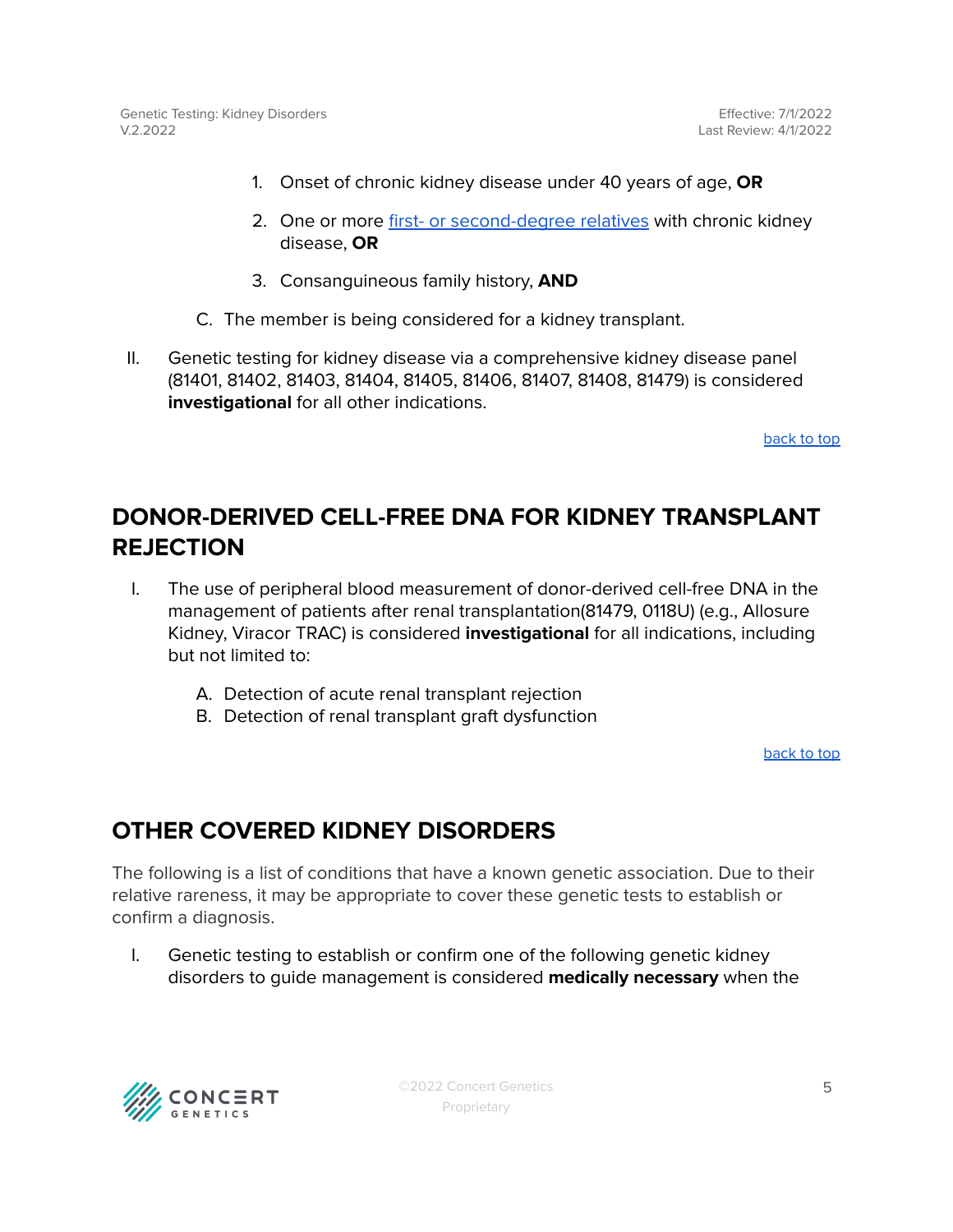member demonstrates clinical features\* consistent with the disorder (the list is not meant to be comprehensive, see II below):

- A. Alport [Syndrome](https://www.ncbi.nlm.nih.gov/books/NBK1207/)
- B. C3 [Glomerulopathy](https://www.ncbi.nlm.nih.gov/books/NBK1425/)
- C. Congenital nephrotic syndrome
- D. [Cystinosis](https://www.ncbi.nlm.nih.gov/books/NBK1400/#ctns.Molecular_Genetics)
- E. Cystinuria
- F. Fabry [Disease](https://www.ncbi.nlm.nih.gov/books/NBK1292/)
- G. Genetic (familial) atypical [hemolytic-uremic](https://www.ncbi.nlm.nih.gov/books/NBK1367/) syndrome (aHUS)
- H. Primary Hyperoxaluria
- II. Genetic testing to establish or confirm the diagnosis of all other kidney disorders not specifically discussed within this or another medical policy will be evaluated by the criteria outlined in General Approach to Genetic Testing (see policy for coverage criteria).

\*Clinical features for a specific disorder may be outlined in resources such as [GeneReviews](https://www.ncbi.nlm.nih.gov/books/NBK1116/), [OMIM](https://www.omim.org/), National Library of Medicine, Genetics Home [Reference,](https://medlineplus.gov/genetics/) or other scholarly source.

[back](#page-0-0) to top

## <span id="page-5-0"></span>**NOTES AND DEFINITIONS**

- 1. Close relatives include first, second, and third degree blood relatives on the same side of the family:
	- a. **First-degree relatives** are parents, siblings, and children
	- b. **Second-degree relatives** are grandparents, aunts, uncles, nieces, nephews, grandchildren, and half siblings
	- c. **Third-degree relatives** are great grandparents, great aunts, great uncles, great grandchildren, and first cousins

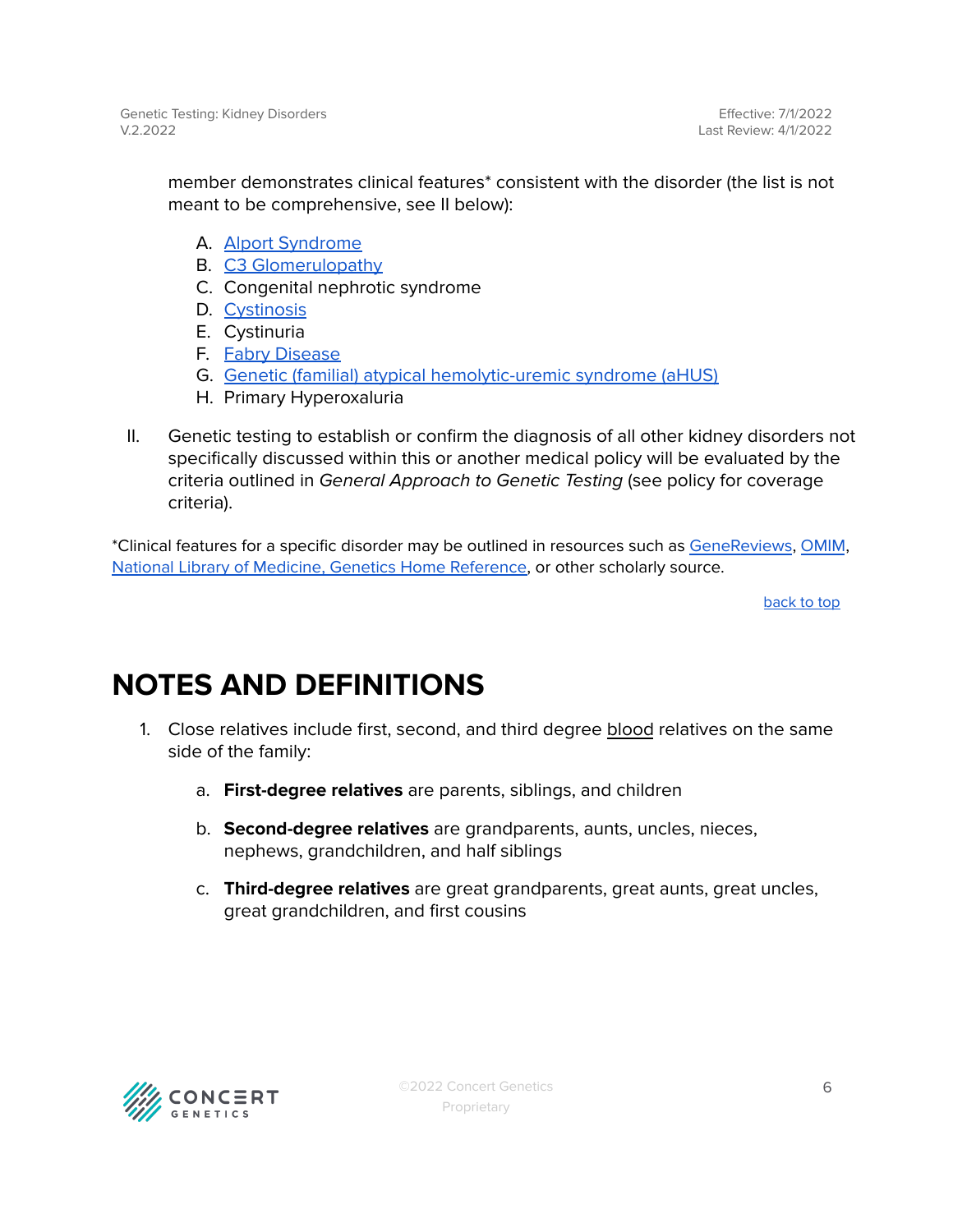## **BACKGROUND AND RATIONALE**

### **Donor-Derived Cell-Free DNA for Kidney Transplant Rejection**

#### Kidney Disease Improving Global Outcomes (KDIGO)

The Kidney Disease Improving Global Outcomes (2009) issued guidelines for the care of kidney transplant recipients. The guidelines included the following recommendations:

- "We recommend kidney allograft biopsy when there is a persistent, unexplained increase in serum creatinine. (1C)"
- "We suggest kidney allograft biopsy when serum creatinine has not returned to baseline after treatment of acute rejection. (2D)"
- "We suggest kidney allograft biopsy every 7-10 days during delayed function. (2C)"
- "We suggest kidney allograft biopsy if expected kidney function is not achieved within the first 1-2 months after transplantation. (2D)"
- "We suggest kidney allograft biopsy when there is new onset of proteinuria. (2C)"
- "We suggest kidney allograft biopsy when there is unexplained proteinuria ≥3.0 g/g creatinine or ≥3.0 g per 24 hours. (2C)"

#### Renal Association

The Renal Association (2017) published clinical practice guidelines for the care of patients from the period following kidney transplantation until the transplant is no longer working or the patient dies, which included the following:

- Guideline 4.1 "We recommend that a transplant renal biopsy should be carried out before treating an acute rejection episode unless this will substantially delay treatment or pose a significant risk to the patient (1C)"
- Guideline 4.6 "We suggest that a serum sample be sent at the time of renal biopsy (for graft dysfunction) to look for human leukocyte antigen (HLA)-specific antibodies (2C)"
- Guideline 5.1 "We recommend that early identification of graft injury is desirable to maximise the potential for intervention. A proactive and systematic approach should employed to manage graft dysfunction (1C)"
- Guideline 5.2 "We suggest that renal function should be monitored at each clinic visit by assessment of serum creatinine and qualitative evaluation of urine protein

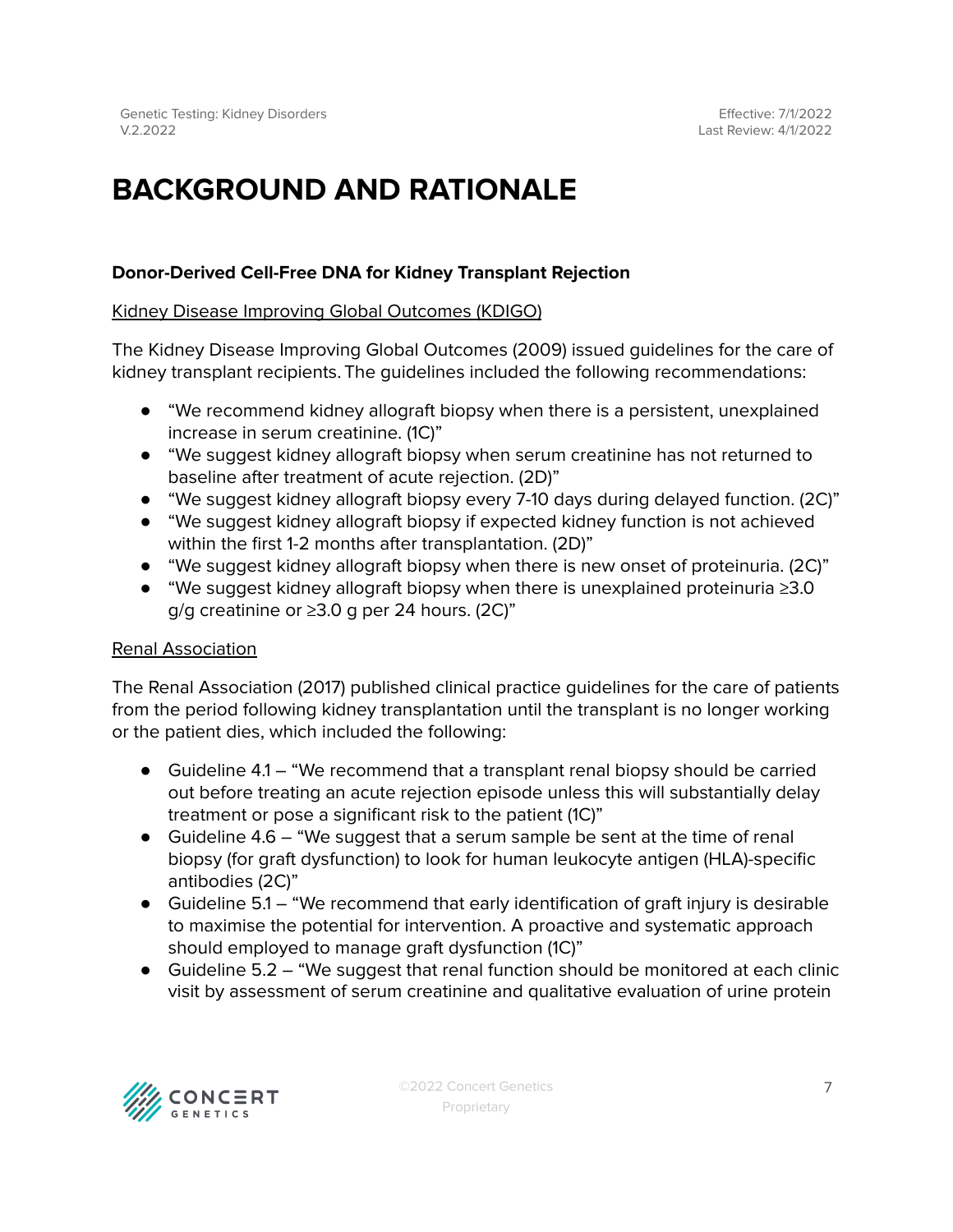excretion by dipstick, supplemented by spot protein:creatinine ratio (PCR) or albumin:creatinine ratio (ACR) if positive (2C)"

● Guideline 5.3 – "We suggest that renal biopsy is the optimal investigation for parenchymal causes of graft dysfunction where the cause is uncertain (2C)"

#### **Single-gene or Multigene Panel Analysis**

#### Gimpel et al (2019)

"Both the American and the European Society of Human Genetics consider presymptomatic testing of minors for conditions with adult-onset acceptable if preventive actions can be initiated before adulthood. Cohort studies in children with ADPKD show an elevated incidence of hypertension, proteinuria and left ventricular hypertrophy, which affect prognosis and are amenable to treatment19. Although these data are from tertiary referral centre populations and thus may be biased towards more severe cases, they demonstrate that a subgroup of children exists in whom preventive treatment may be beneficial."

[back](#page-0-0) to top

#### Dudley et al (2019)

"Guideline 1 - We recommend that parents or carers of children at risk of developing ADPKD should be offered information on ADPKD inheritance and potential benefits and harms of testing for ADPKD, by health professionals with specialist knowledge in this area.

Guideline 2 - We recommend that children and young people aged 5years and above with, or at risk of developing ADPKD, should have an assessment of blood pressure (BP) at least once every 2years.

Guideline 3 - We recommend that the decision to test for ADPKD in asymptomatic children and young people (CYP) at risk of developing ADPKD, should be undertaken jointly between health professionals and parents or carers and, wherever possible, the young person.

Guideline 4 - If testing is decided on, we suggest that either kidney ultrasound or genetic testing may be offered to asymptomatic children and young people at risk



©2022 Concert Genetics Proprietary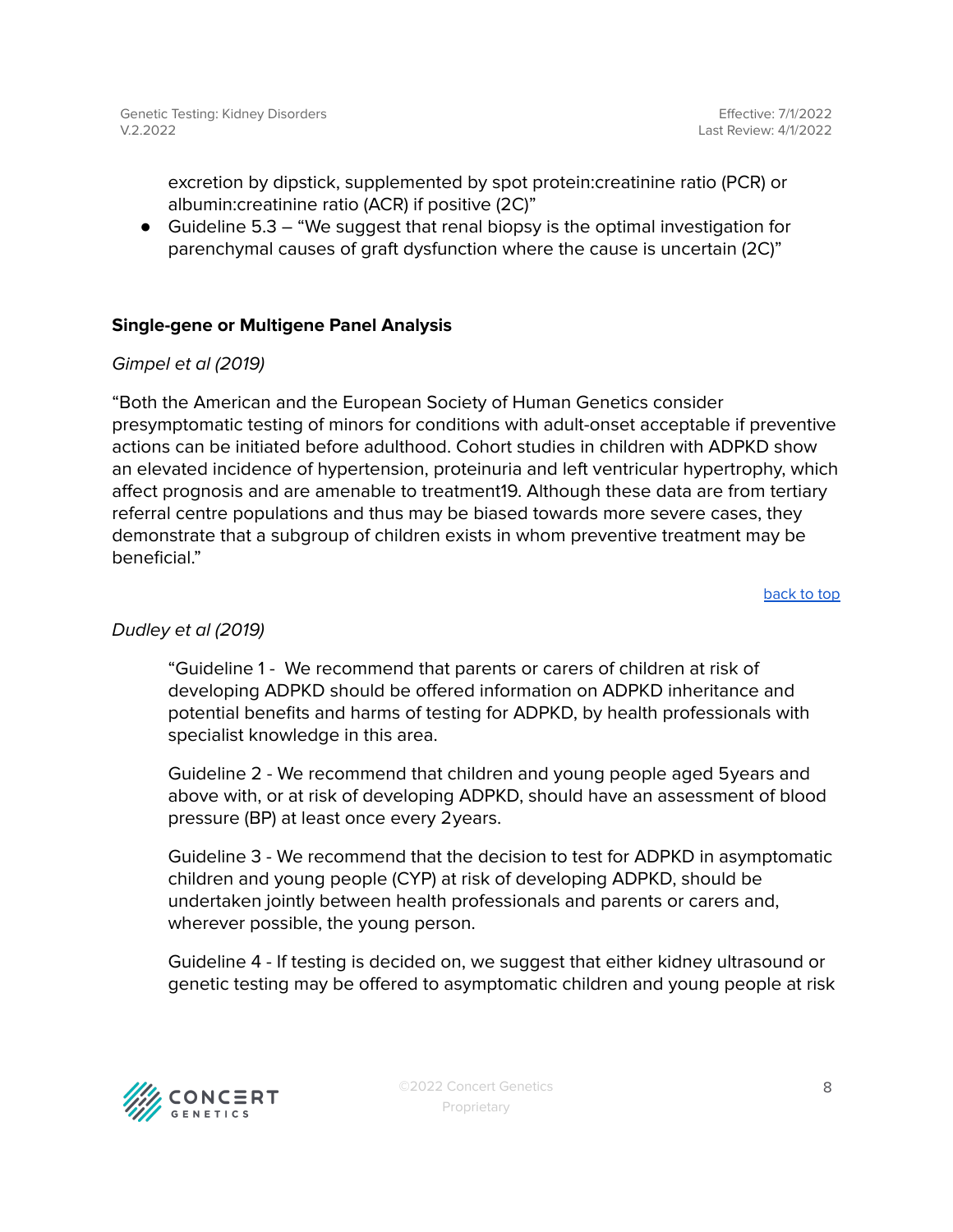of ADPKD, where testing has been agreed by parents or carers (and, wherever possible, the young person) and health professionals.

Guideline 5 - We suggest that, if asymptomatic children at risk of ADPKD do not have cysts on ultrasound, further ultrasound testing should be deferred until adolescence (15–18years), or later if preferred by the young person.

Guideline 6 - We recommend that if genetic testing is planned in children and young people at risk of ADPKD, identification of the mutation in the affected adult family member (if not already known) should be undertaken prior to testing the child or young person."

## <span id="page-8-0"></span>**REFERENCES**

- 1. Harris PC, Torres VE. Polycystic Kidney Disease, Autosomal Dominant. 2002 Jan 10 [Updated 2018 Jul 19]. In: Adam MP, Ardinger HH, Pagon RA, et al., editors. GeneReviews® [Internet]. Seattle (WA): University of Washington, Seattle; 1993-2020. Available from: <https://www.ncbi.nlm.nih.gov/books/NBK1246/>
- 2. Sweeney WE, Avner ED. Polycystic Kidney Disease, Autosomal Recessive. 2001 Jul 19 [Updated 2019 Feb 14]. In: Adam MP, Ardinger HH, Pagon RA, et al., editors. GeneReviews® [Internet]. Seattle (WA): University of Washington, Seattle; 1993-2020. Available from: <https://www.ncbi.nlm.nih.gov/books/NBK1326/>
- 3. Groopman EE, Marasa M, Cameron-Christie S, et al. Diagnostic Utility of Exome Sequencing for Kidney Disease. N Engl J Med. 2019;380(2):142-151. doi:10.1056/NEJMoa1806891
- 4. Cocchi E, Nestor JG, Gharavi AG. Clinical Genetic Screening in Adult Patients with Kidney Disease. Clin J Am Soc Nephrol. 2020;15(10):1497-1510. doi:10.2215/CJN.15141219
- 5. Benson KA, Murray SL, Doyle R, et al. Diagnostic utility of genetic testing in patients undergoing renal biopsy. Cold Spring Harb Mol Case Stud. 2020;6(5):a005462. Published 2020 Oct 7. doi:10.1101/mcs.a005462
- 6. de Haan A, Eijgelsheim M, Vogt L, Knoers NVAM, de Borst MH. Diagnostic Yield of Next-Generation Sequencing in Patients With Chronic Kidney Disease of Unknown Etiology. Front Genet. 2019;10:1264. Published 2019 Dec 13. doi:10.3389/fgene.2019.01264

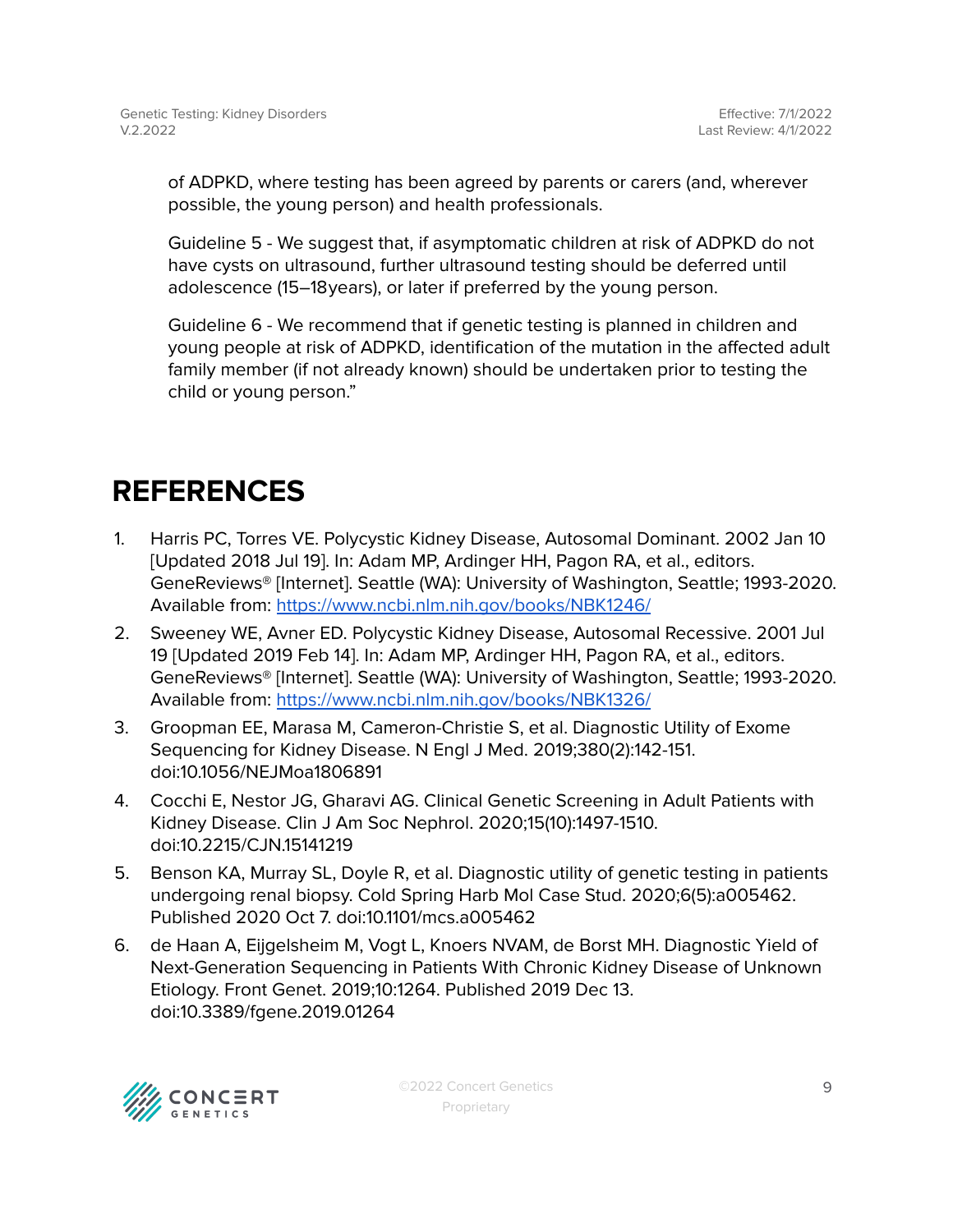- 7. Stokman MF, Renkema KY, Giles RH, Schaefer F, Knoers NV, van Eerde AM. The expanding phenotypic spectra of kidney diseases: insights from genetic studies. Nat Rev Nephrol. 2016;12(8):472-483. doi:10.1038/nrneph.2016.87
- 8. Kashtan CE. Alport Syndrome. 2001 Aug 28 [Updated 2019 Feb 21]. In: Adam MP, Ardinger HH, Pagon RA, et al., editors. GeneReviews® [Internet]. Seattle (WA): University of Washington, Seattle; 1993-2020. Available from: <https://www.ncbi.nlm.nih.gov/books/NBK1207/>
- 9. Bloom RD, Bromberg JS, Poggio ED, et al. Cell-Free DNA and Active Rejection in Kidney Allografts. J Am Soc Nephrol. 2017;28(7):2221-2232. doi:10.1681/ASN.2016091034
- 10. Huang E, Sethi S, Peng A, et al. Early clinical experience using donor-derived cell-free DNA to detect rejection in kidney transplant recipients. Am J Transplant. 2019;19(6):1663-1670. doi:10.1111/ajt.15289
- 11. Kasiske BL, Zeier MG, Chapman JR, et al. KDIGO clinical practice guideline for the care of kidney transplant recipients: a summary. Kidney Int. 2010;77(4):299-311. doi:10.1038/ki.2009.377
- 12. Baker RJ, Mark PB, Patel RK, Stevens KK, Palmer N. Renal association clinical practice guideline in post-operative care in the kidney transplant recipient. BMC Nephrol. 2017;18(1):174. Published 2017 Jun 2. doi:10.1186/s12882-017-0553-2
- 13. Jayasinghe K, Stark Z, Kerr PG, et al. Clinical impact of genomic testing in patients with suspected monogenic kidney disease. Genet Med. 2021;23(1):183-191. doi:10.1038/s41436-020-00963-4
- 14. Thomas CP, Freese ME, Ounda A, et al. Initial experience from a renal genetics clinic demonstrates a distinct role in patient management [published correction appears in Genet Med. 2020 Oct 6;:]. Genet Med. 2020;22(6):1025-1035. doi:10.1038/s41436-020-0772-y
- 15. Hays T, Groopman EE, Gharavi AG. Genetic testing for kidney disease of unknown etiology. Kidney Int. 2020;98(3):590-600. doi:10.1016/j.kint.2020.03.031
- 16. Schrezenmeier E, Kremerskothen E, Halleck F, et al. The underestimated burden of monogenic kidney disease in adults waitlisted for kidney transplantation [published online ahead of print, 2021 Mar 12]. Genet Med. 2021;10.1038/s41436-021-01127-8. doi:10.1038/s41436-021-01127-8
- 17. Adam MP, Ardinger HH, Pagon RA, et al., editors. GeneReviews® [Internet]. Seattle (WA): University of Washington, Seattle; 1993-2021. Available from: <https://www.ncbi.nlm.nih.gov/books/NBK1116/>